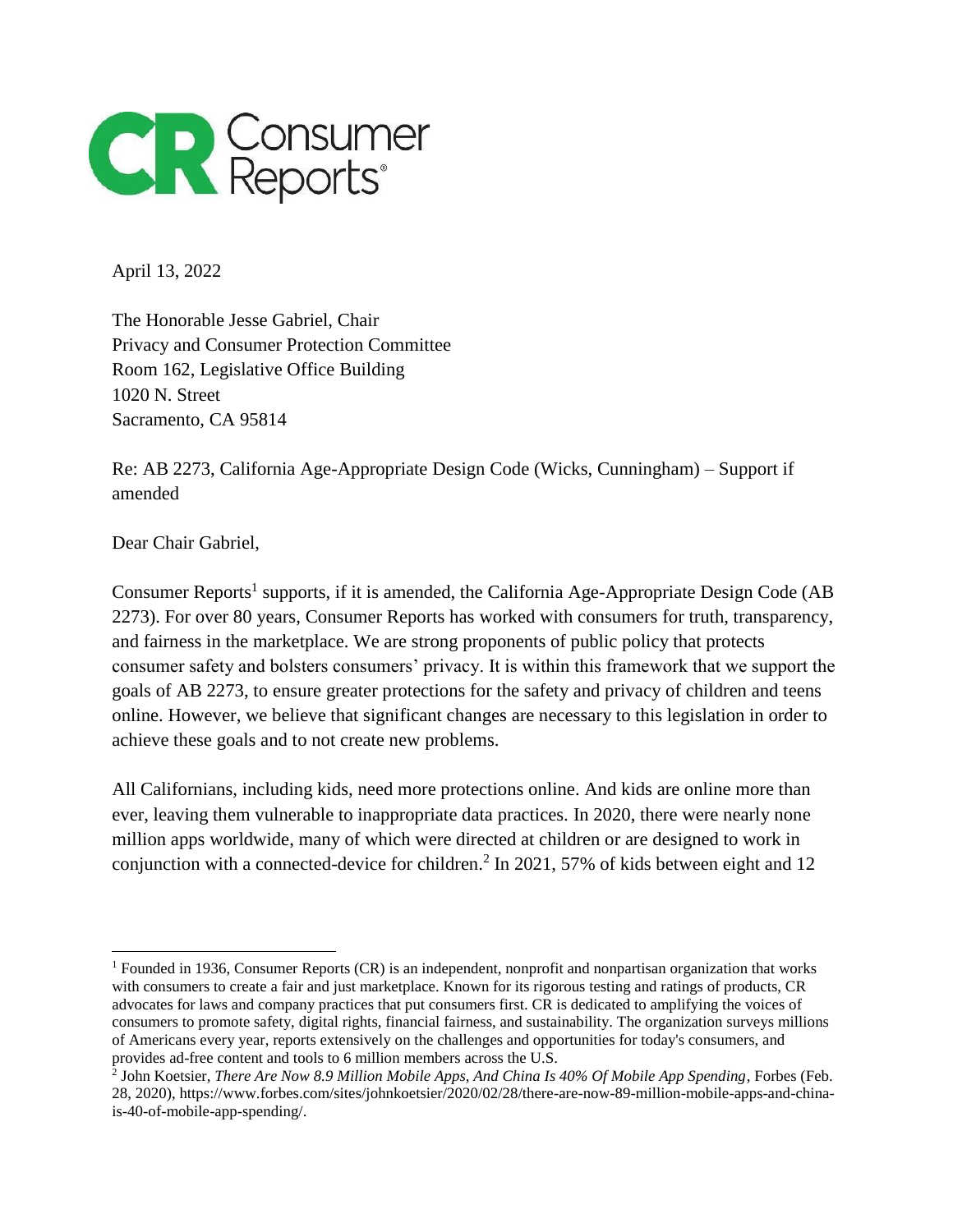had a tablet,<sup>3</sup> and 94% of households with children and teens between eight and 18 had access to a smartphone.<sup>4</sup> And the amount of time children spend on these devices has increased over time. In 2021, 64% of kids between eight and 12 reported that they watched online videos "every day," up from  $56\%$  in  $2019$ .<sup>5</sup> Eighteen percent reported that they used social media each day, up from 13% in 2019.<sup>6</sup>

Too often, businesses have skirted Children's Online Privacy Protection Act (COPPA), the federal law that requires parental consent for processing the personal data of children under 13. For example, in 2018, researchers found that the majority of the 5,855 most popular free children's apps were potentially in violation of COPPA, due to their use of third-party software development kits (SDKs).<sup>7</sup> Although many SDKs offer the ability to comply with COPPA by disabling tracking and behavioral advertising, their study suggests that a majority of the apps tested either do not make use of these configurations or "incorrectly propagate them across mediation SDKs."<sup>8</sup> Further, the researchers found that "19% of children's apps collect identifiers or other personally identifiable information (PII) via SDKs whose terms of service outright prohibit their use in child-directed apps."<sup>9</sup> In recent years, the Federal Trade Commission has taken action against Google and YouTube, $^{10}$  as well as Tik Tok, $^{11}$  for COPPA violations.

That's why we particularly appreciate provisions in the bill that would strengthen privacy protections, including by requiring covered businesses to "Provide prominent, accessible, and responsive tools to help children exercise their privacy rights and report concerns[,]" and to "provide an obvious signal to the child when they are being monitored or tracked[.]" These are reasonable mandates that would give parents and children greater ability to limit unwanted and unwarranted privacy invasions.

Conversely, some of the provisions of the bill appear to undermine its privacy intent, and we make several suggestions to better ensure that privacy is adequately protected.

 $\overline{a}$ 

<sup>3</sup> Rideout et al., *Common Sense census: Media use by tweens and teens, 2021* at 22, Common Sense (2022), https://www.commonsensemedia.org/sites/default/files/research/report/8-18-census-integrated-report-finalweb\_0.pdf.

<sup>4</sup> *Id.* at 21.

<sup>5</sup> *Id.* at 11.

<sup>6</sup> *Id.*

<sup>7</sup> Narseo Vallina-Rodriguez, Serge Egelman, et al., Won't Someone Think of the Children? Examining COPPA Compliance at Scale, 3 Proceedings on Privacy Enhancing Technologies (PoPETS) 63-83, 63 (2018), *available at* https://blues.cs.berkeley.edu/wp-content/uploads/2018/04/popets-2018-0021.pdf.

<sup>8</sup> *Id.* 9 *Id.*

<sup>10</sup> *Google and YouTube Will Pay Record \$170 Million for Alleged Violations of Children's Privacy Law*, Fed. Trade Comm'n (Sept. 4, 2019), https://www.ftc.gov/news-events/news/press-releases/2019/09/google-youtube-will-payrecord-170-million-alleged-violations-childrens-privacy-law.

<sup>11</sup> *Video Social Networking App Musical.ly Agrees to Settle FTC Allegations That it Violated Children's Privacy*  Law, Fed. Trade Comm'n (Feb. 27, 2019), https://www.ftc.gov/news-events/news/press-releases/2019/02/videosocial-networking-app-musically-agrees-settle-ftc-allegations-it-violated-childrens-privacy.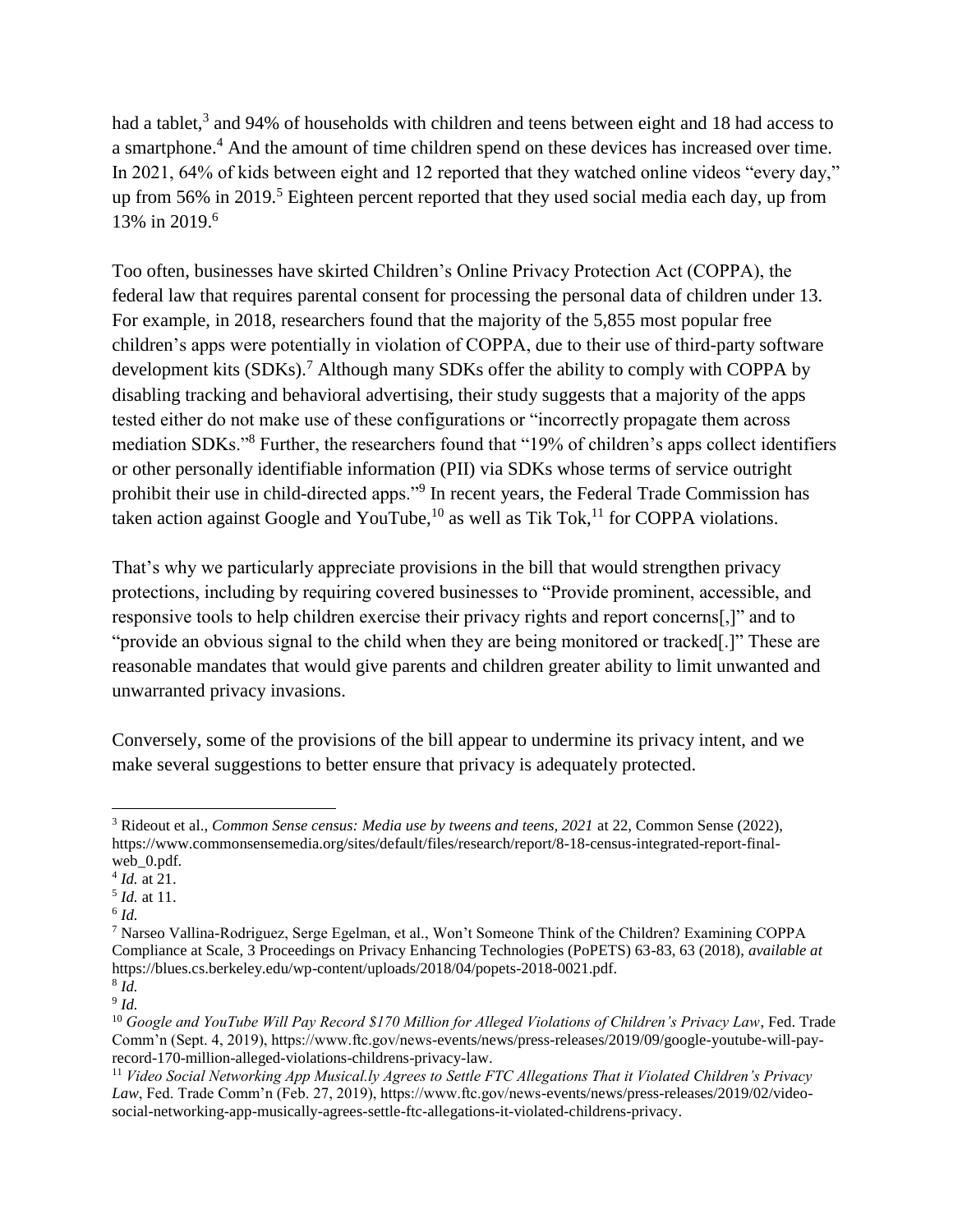- **Remove the age verification requirement.** Section 1798.99.31(a)(3) of the bill appears to mandate that services identify and verify the ages of all users. Mandated identity verification would require invasive and expensive data collection and eliminate consumers' right to read and speak anonymously, undermining the bill's fundamental objectives.
- **Accommodate teens' unique circumstances.** Protections that are appropriate for kids under 13 are very different from teenagers. In some cases, parental control over teens' activity online could raise immediate threats to their well-being. We suggest either bifurcating the bill to have different protections for kids under 13 and teens, or limiting the protections in the bill to kids under 13.
- **Clarify obligations.** Many of the bills' requirements are vague, such as requirements to "maintain the highest level of privacy by default" or "universally uphold published terms, policies, and community standards." Further, broad prohibitions on all secondary use of children's data does not specify any targeted carveouts for operational uses such as fraud prevention or analytics. In order to provide more certainty for consumers as well as companies, these obligations should be more clearly articulated.
- **Clarify applicability.** Currently the bill applies to any service that "more likely than not" would be accessed by any child. Statistically, that would seemingly apply to the vast majority of websites and businesses. While all sites should have some obligation to ensure that kids are protected on their services, only sites with a substantial audience of child users should be obligated to enact heightened protections.
- **Provide additional funding and time for the California Privacy Protection Agency (CPPA) to comply**. The measure directs the CPPA to create a new task force focused on children's privacy and safety online, and directs them to conduct an extensive rulemaking to implement the measure. Given the CPPA's scarce resources, these additional demands could undermine their work in implementing and enforcing the California Privacy Rights Act (CPRA), which would compromise privacy protections for all Californians.

Thank you for your consideration, and for your work to protect consumer privacy. We look forward to working with you to ensure the strongest possible protections for consumer data.

Sincerely,

Justin Brookman Director, Technology Policy